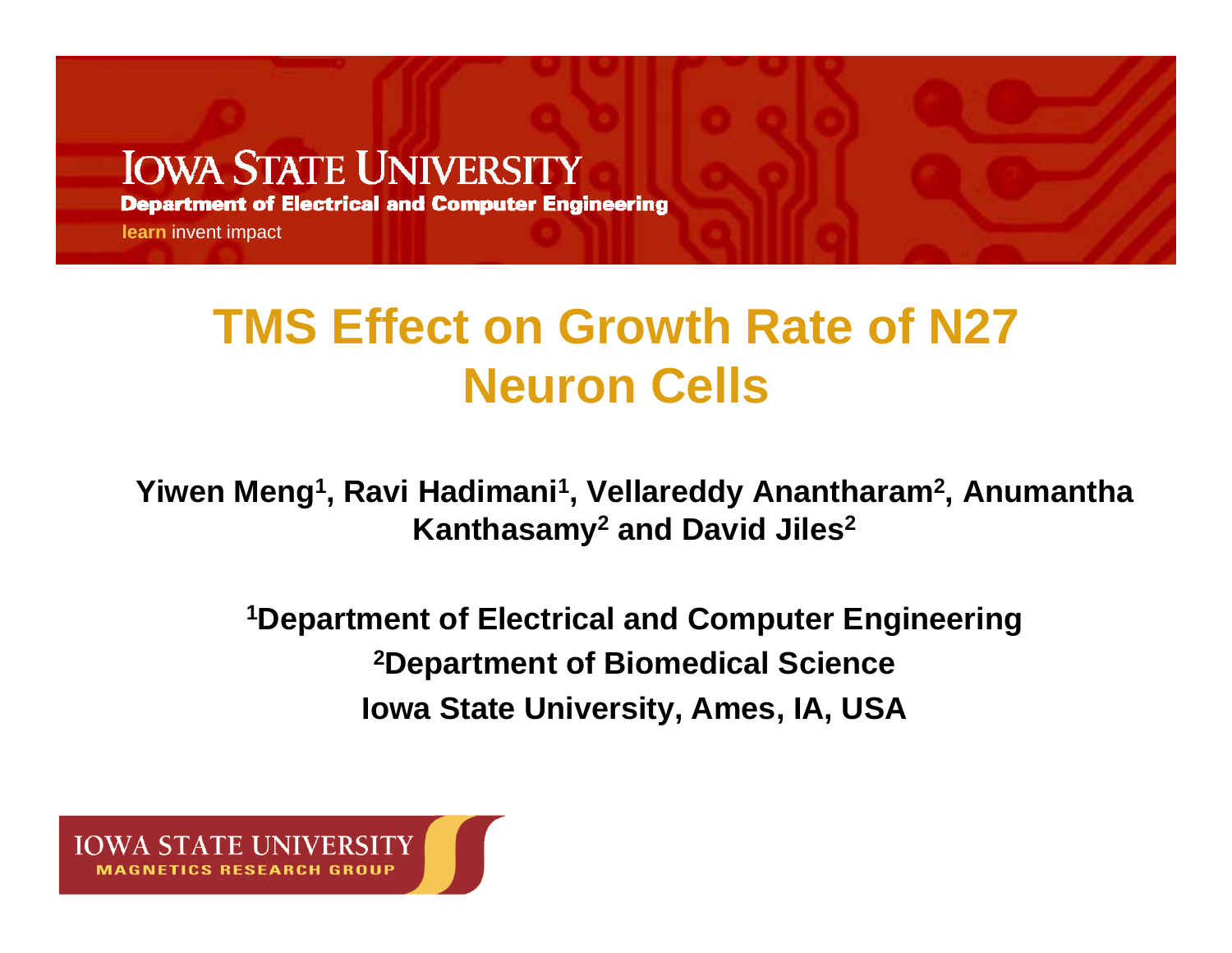#### **Transcranial Magnetic Stimulation (TMS)**

- • TMS is a non-invasive neuromodulation technique that uses time varying short pulses of magnetic field to induce an electric field in the conductive tissues of the brain thus, modulating the synaptic transmission of neurons.
- • This technique can be used to excite or inhibit firing rate of neurons which can be used for treatment of various neurological disorders such as major depression disorder, Parkinson's disease, Posttraumatic stress disorder and migraine.
- • US Food and Drug Administration (FDA) approved TMS as a treatment for depression in 2008. There has been less focus on in-vitro and animal studies in the literature compared to the in-vivo studies in human.

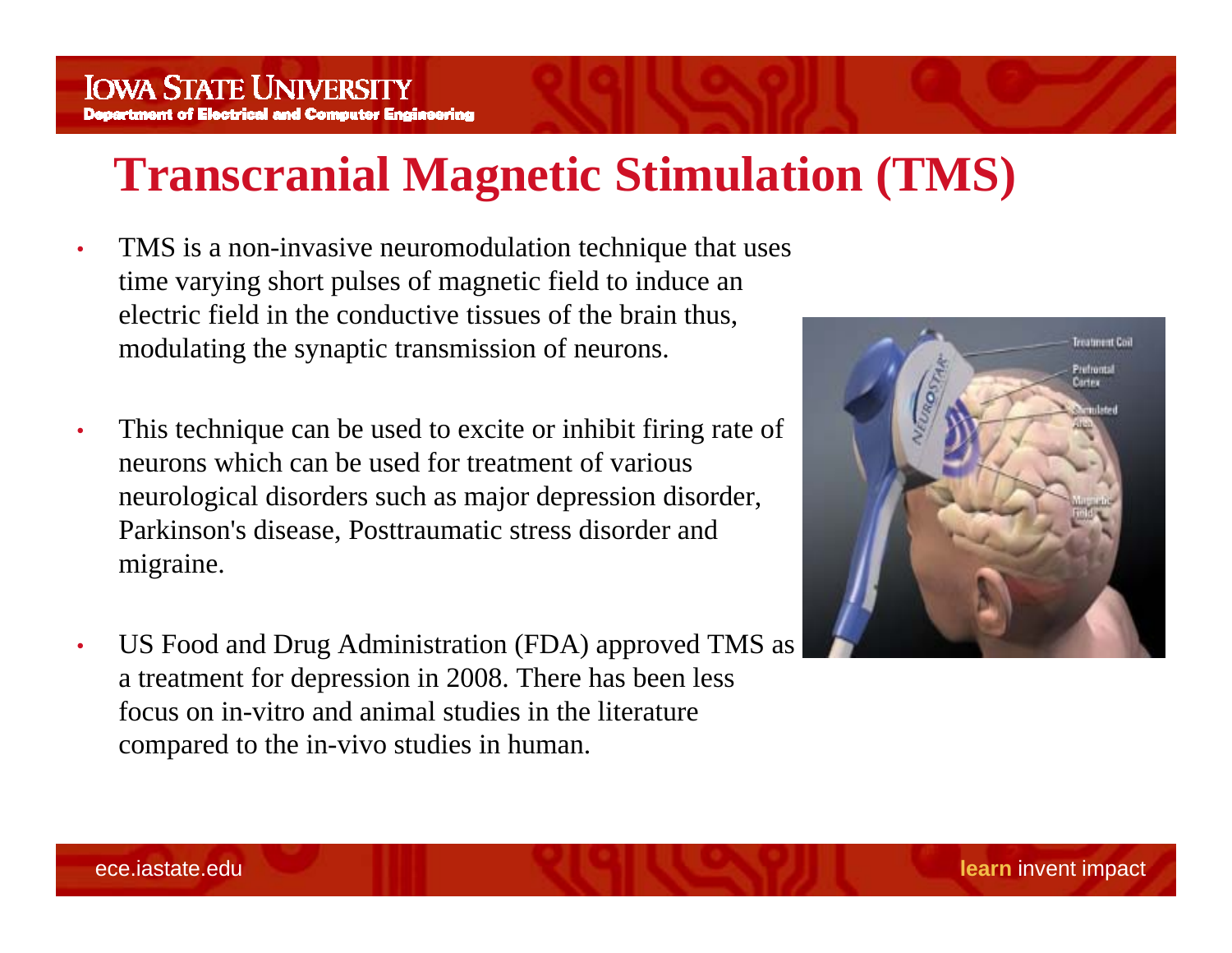

#### • Cell Culture

The immortalized rat mesencephalic 1RB3AN27cells, (N27)were used for the purpose of this study.

•• Signal to generate the Magnetic Field

We used a monophasic stimulator which sent pulsed current of 5000 A with frequency of 2.5 kHz, six pulses with 4 seconds waiting time in between as one train and a waiting time of 10 seconds between each train with a total of 360 pulses were used.



•Cell Counting Method

> Trypan blue: T 75 flask MTS cell viability assay: 96 well Cyquant cell viability assay: 24 well

ece.iastate.edu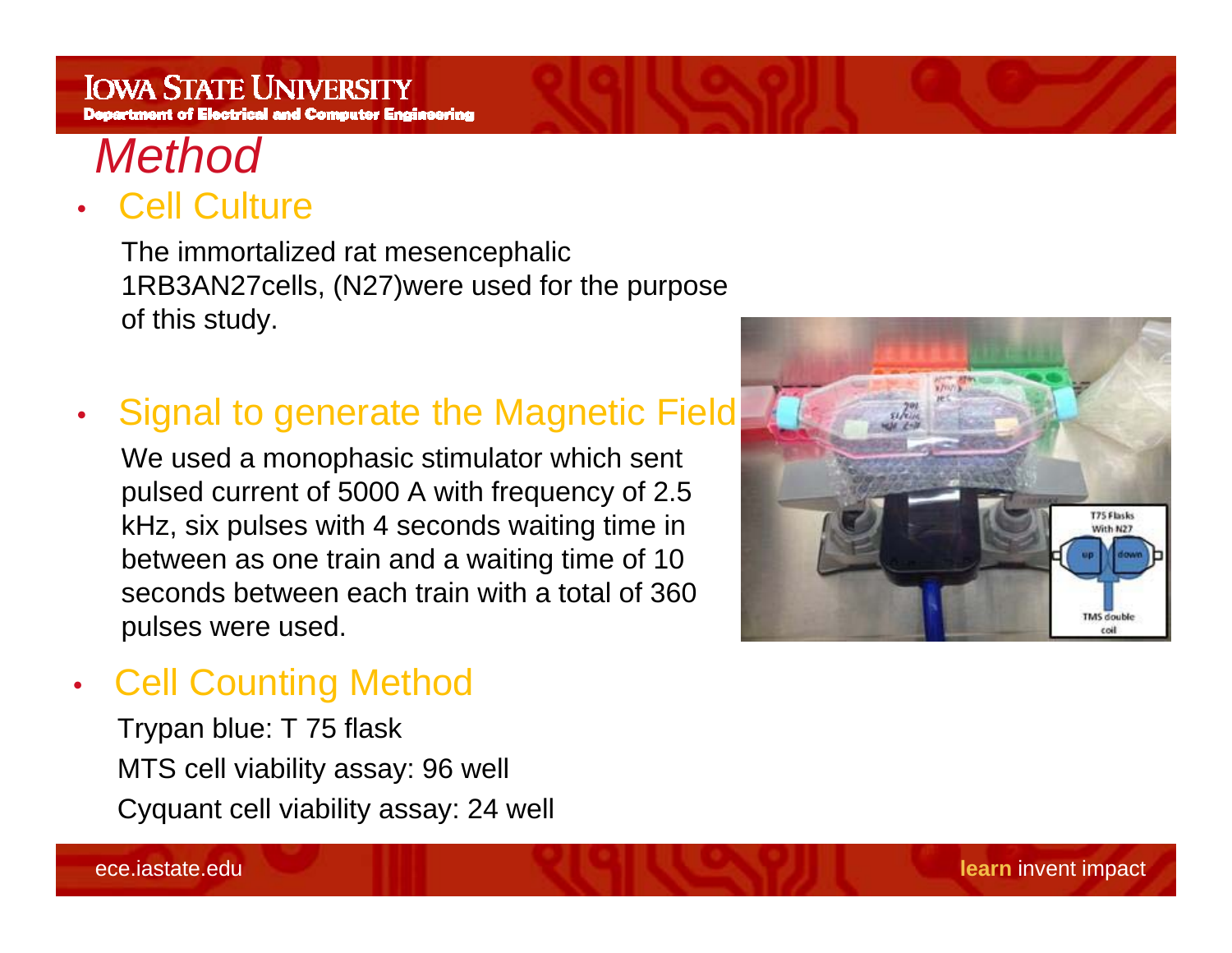#### *Method*

#### •Design of TMS Experiment

| <b>Exposure Time</b> | <b>Sample Description</b> |                         |                 |                   | <b>Counting</b><br><b>Time</b> |
|----------------------|---------------------------|-------------------------|-----------------|-------------------|--------------------------------|
| 0 hours              | <b>Incubator</b>          | <b>Environmental</b>    | Field up        | <b>Field down</b> | 24 hours                       |
| 12 hours             | <b>Incubator</b>          | Environmental           | Field up        | <b>Field down</b> | 36 hours                       |
| 24 hours             | <b>Incubator</b>          | <b>Environmental</b>    | <b>Field up</b> | <b>Field down</b> | 48 hours                       |
| 36 hours             |                           | Incubator Environmental | <b>Field up</b> | <b>Field down</b> | 60 hours                       |
| 48 hours             | <b>Incubator</b>          | <b>Environmental</b>    | <b>Field up</b> | <b>Field down</b> | 72 hours                       |

Do the cell counting 24 hours after the treatment

- • Incubator: Always kept in the incubator
- $\bullet$  Environmental: Kept in the cabinet during the TMS treatment
- • Field up: Received treatment with the orientation of magnetic field out of plane
- • Field down: Received treatment with the orientation of magnetic field pointing into the plane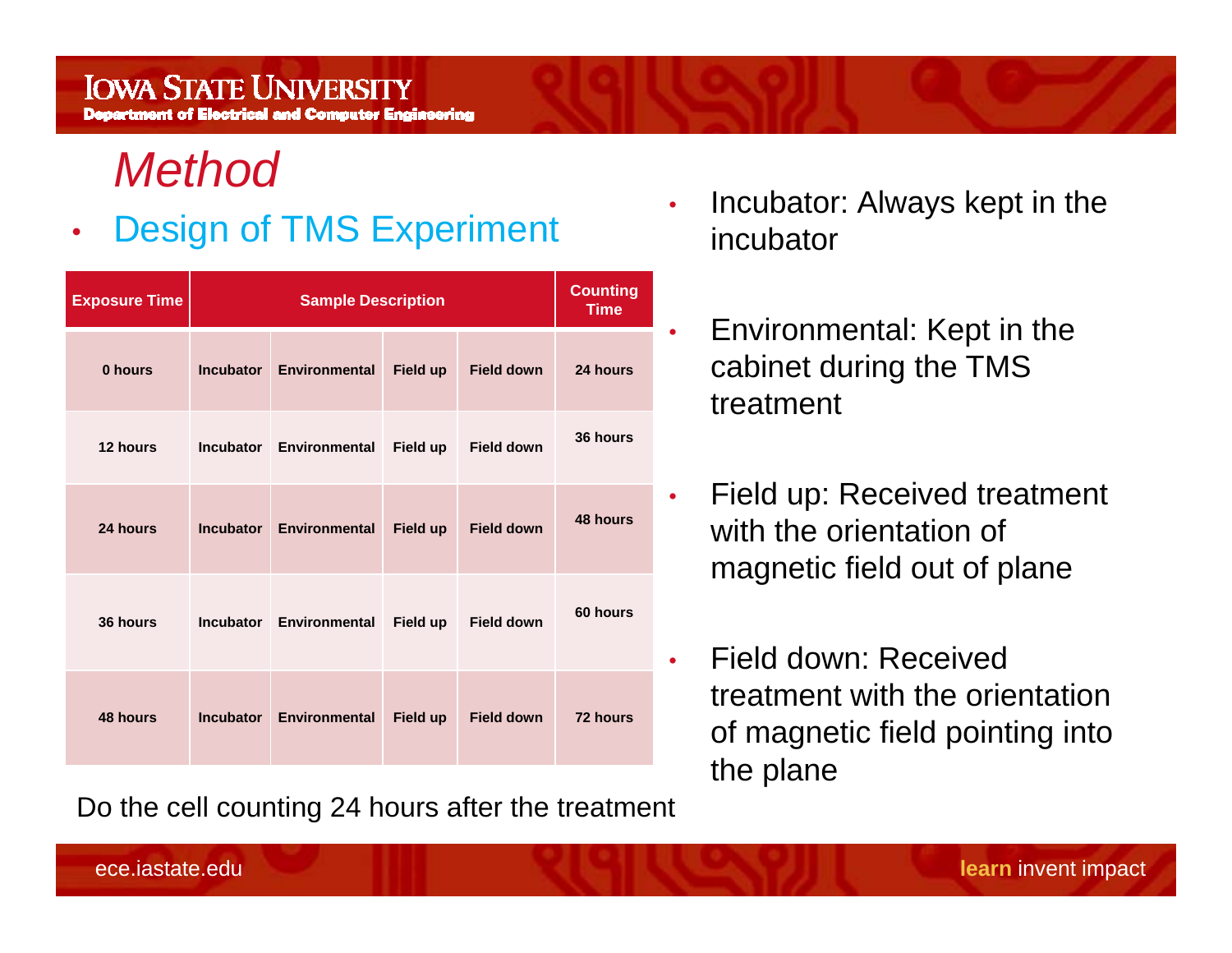#### **IOWA STATE UNIVERSITY** nt of Electrical and Computer Engineering

Results from Trypan Blue Cell Counting Method



Fig.1 Result of TMS Experiment with seeding density of 0.5 million/flask

Fig.2 Result of TMS Experiment with seeding density of 1 million/flask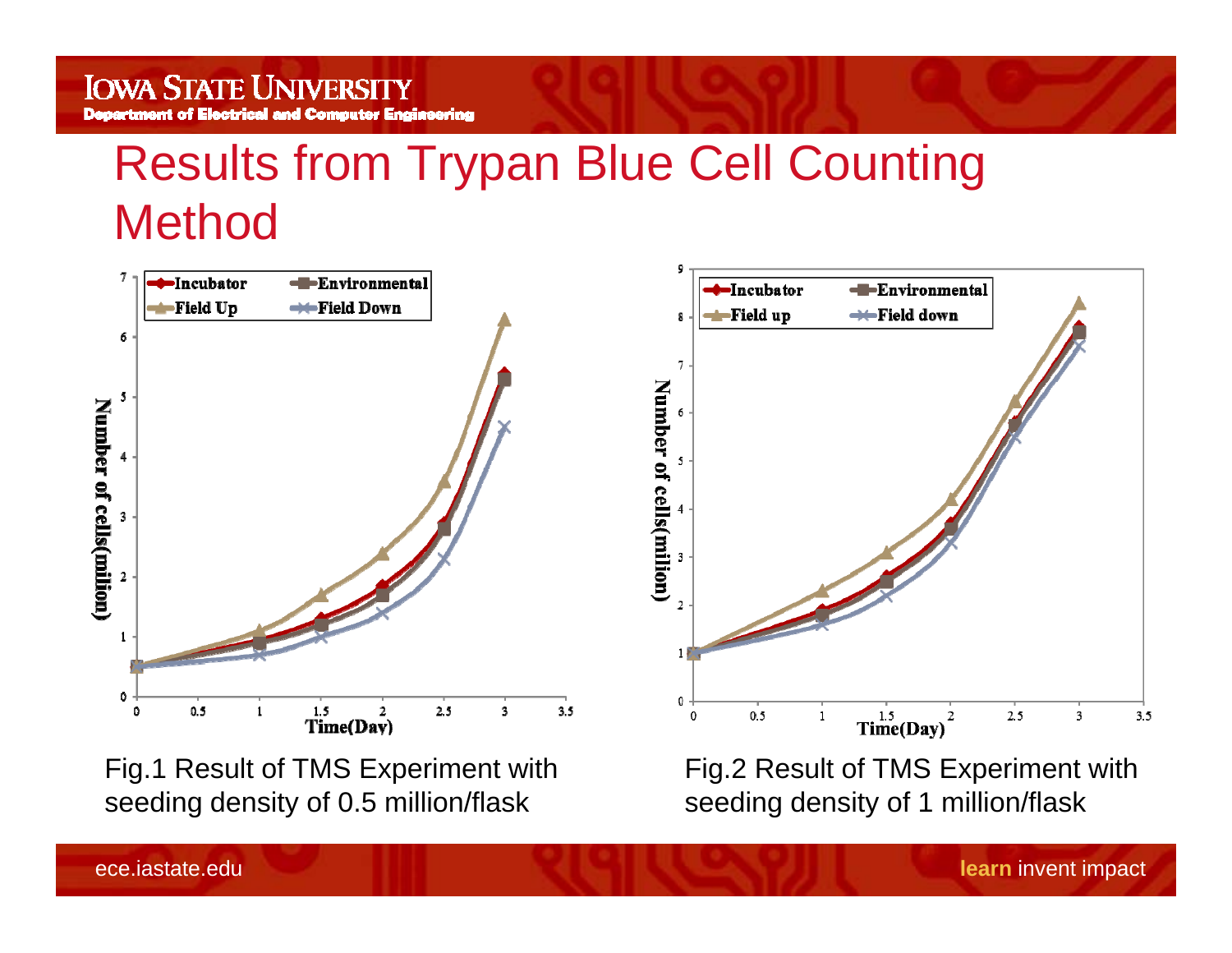### Results from MTS Cell Counting Method



Fig.3 Result of TMS Experiment with seeding density of 20k/well

Fig.4 Result of TMS Experiment with seeding density of 20k/well

ece.iastate.edu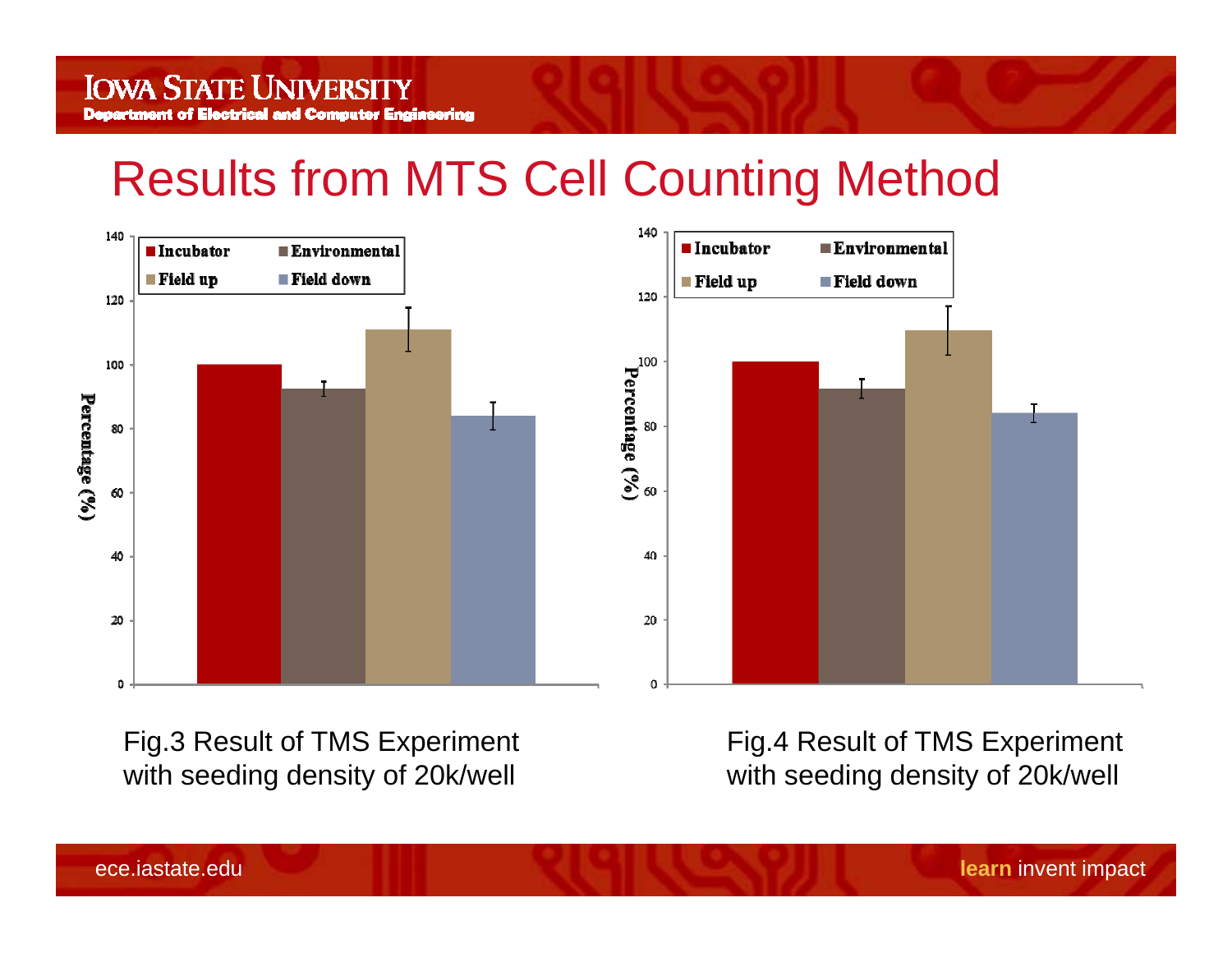#### Results from Cyquant Cell Counting Method



Fig.5 Result of TMS Experiment with seeding density of 20k/well

Fig.6 Result of TMS Experiment with seeding density of 50k/well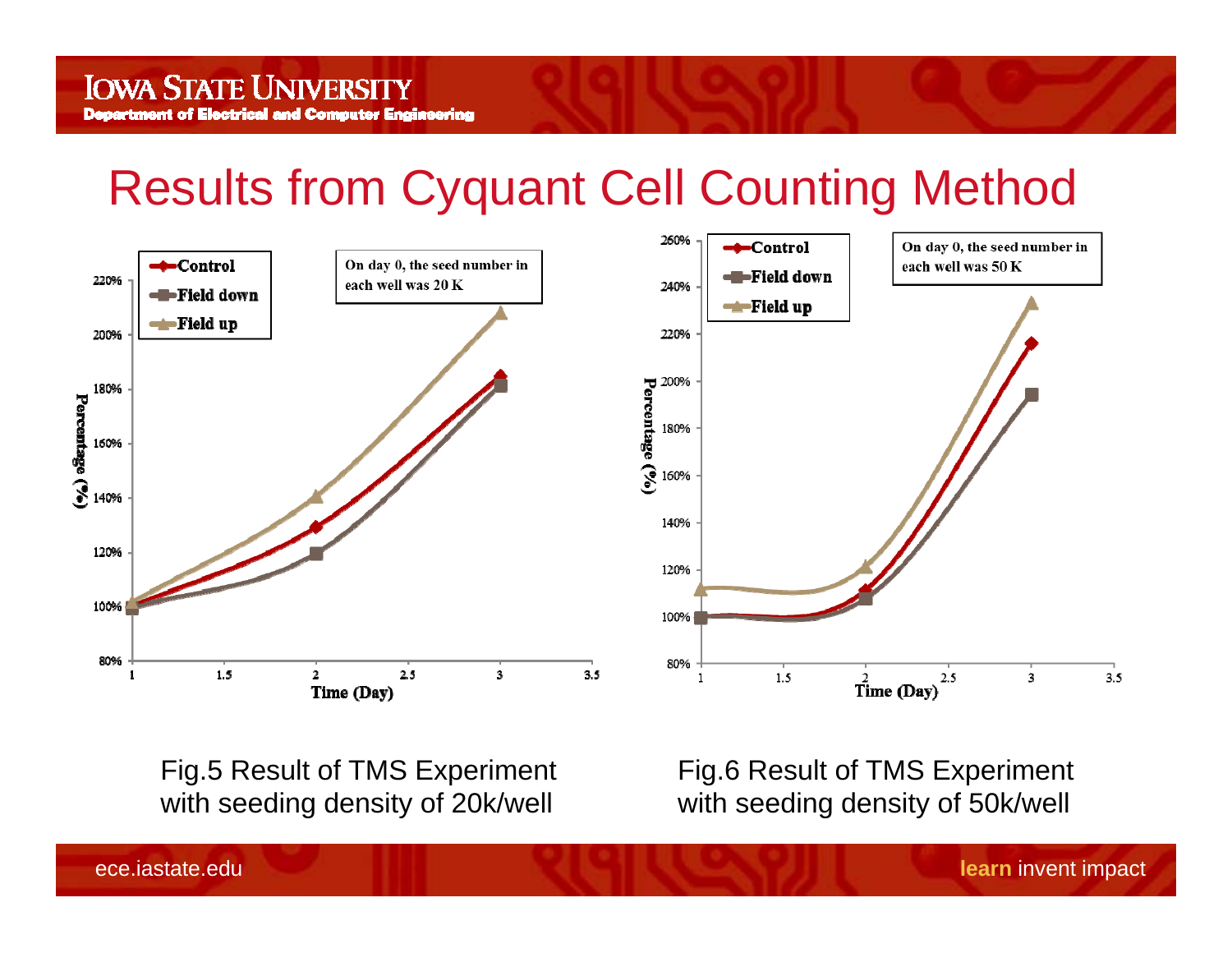### Results from Cyquant Cell Counting Method



Fig.5 Result of TMS experiment with seeding density of 80k/well

Fig.6 Result of TMS experiment with seeding density of 100k/well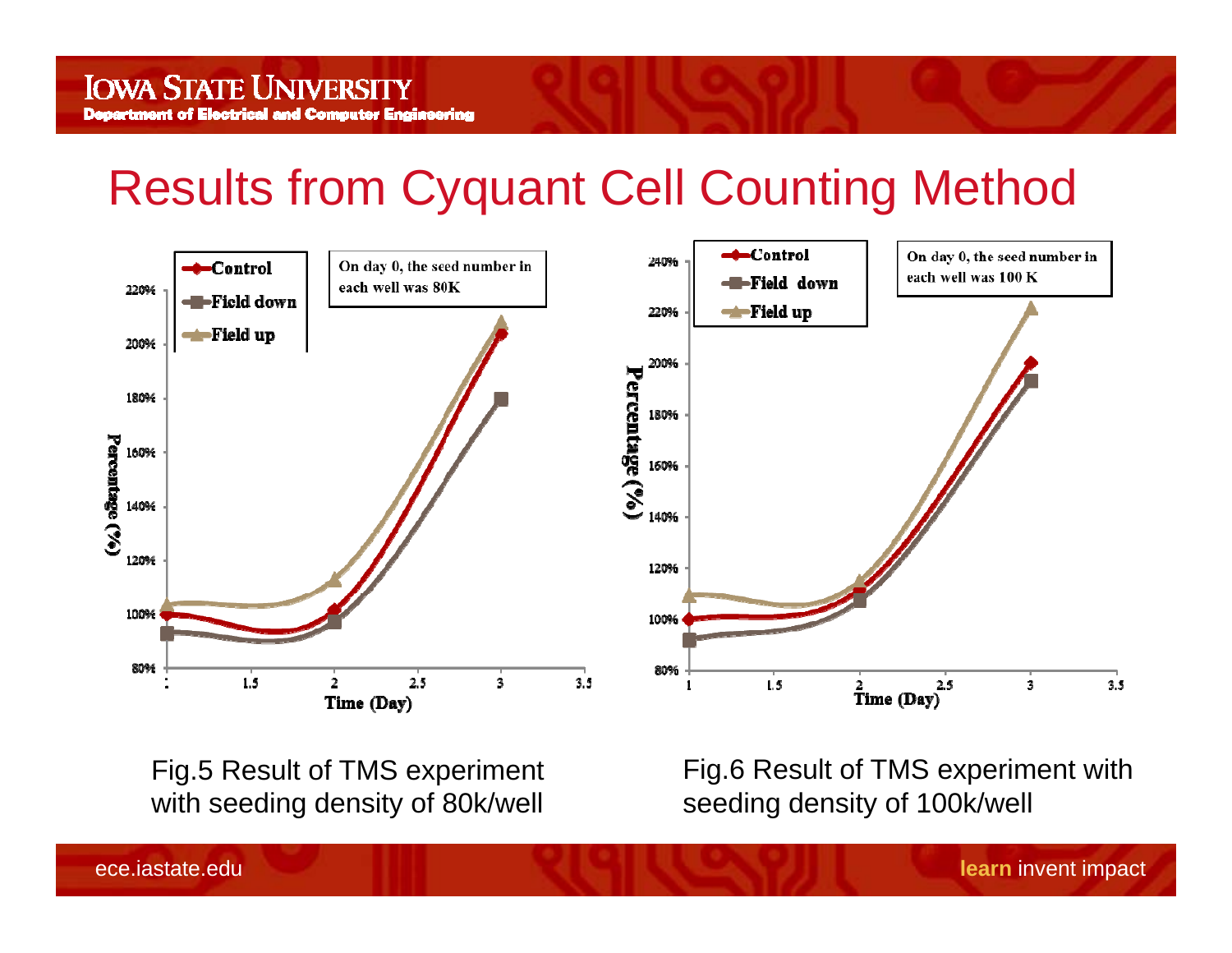## **Conclusions**

- • The growth rate of cells increased by exposing N27 cells with magnetic field out of the plane of neuronal growth compared with the control group
- • The growth rate of cells decreased by exposing the magnetic field pointing into the plane of neuronal growth compared with the control group

#### With MTS Cell Counting Method:

- •The number of cells in Field up group was  $19.88 \% \pm 4.56$  (Mean  $\pm$  STD) higher than the Environmental Control group.
- •The number of cells in Field down group was  $9.3 \% \pm 2.10$  (Mean  $\pm$  STD) lower than the Environmental group. Thus,
- •The total change of cell's growthrate was +10.58 %.